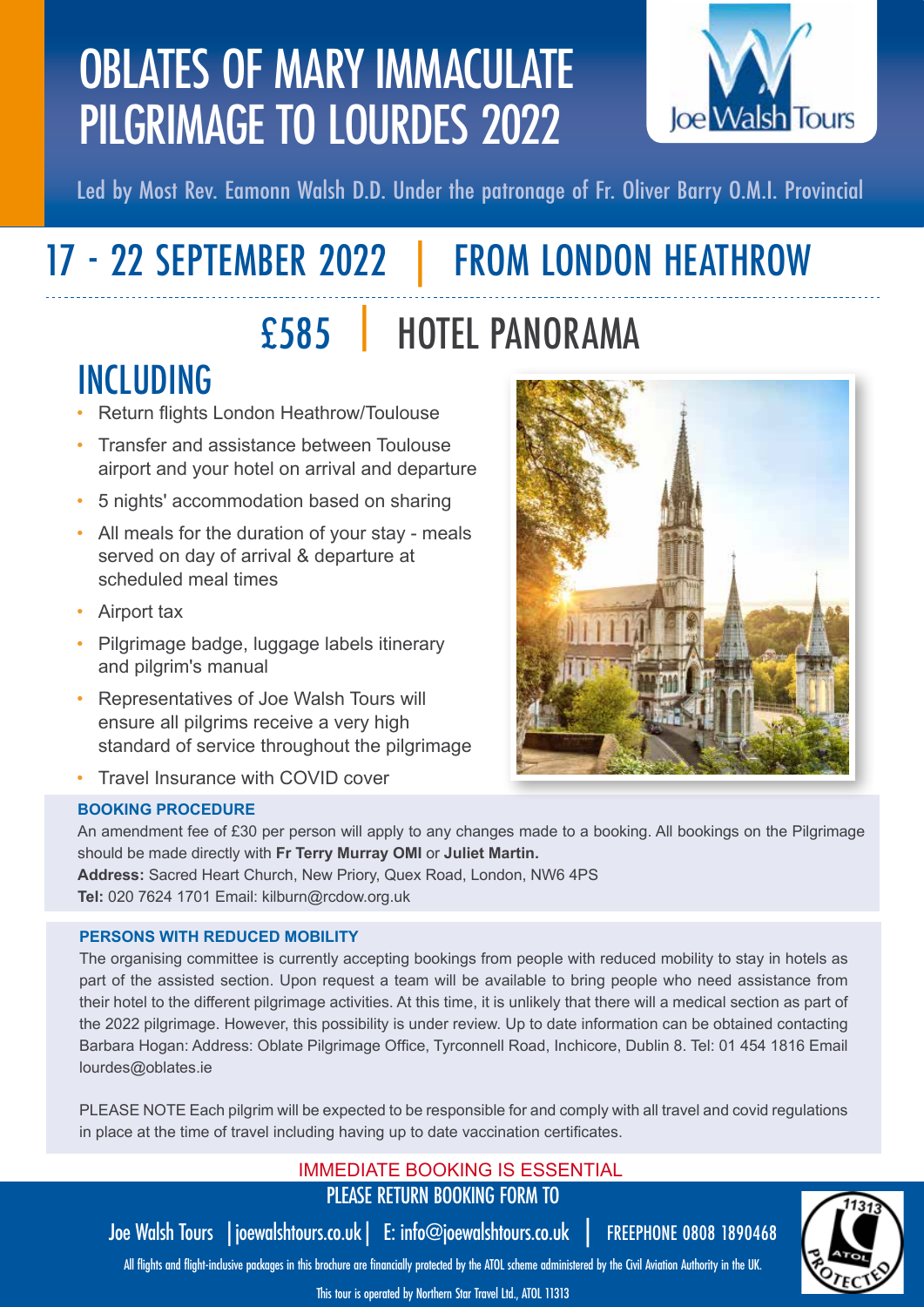#### **TRAVEL INSURANCE:**

Complimentary travel insurance included for persons up to 79 years old. Please note that an additional insurance premium of £33 is charged for persons aged 80-94 years and that persons 95 years and over should contact this office to have their insurance policy confirmed. Should you wish to contract our travel insurance, please tick the appropriate box on the booking form. A copy of the insurance policy is available at **https://joewalshtours.co.uk/travel-insurance.**  Read this carefully to be aware of your exact cover.

#### **WHEELCHAIRS:**

Wheelchairs are not included in your travel insurance cover. We recommend separate insurance cover.

#### **MOTORISED WHEELCHAIRS / SCOOTERS:**

Due to weight restrictions we are unable to offer carriage of motorised wheelchairs or scooters on this pilgrimage. Pilgrimage volunteers may be available to assist those requiring a wheelchair in Lourdes, subject to availability. To help the pilgrimage committee plan for this, please indicate your requests on this booking form.

#### **CANCELLATIONS:**

All cancellations will incur an excess charge of £250.

#### **LOURDES CITY TAX:**

Lourdes city tax applies to all pilgrims over 18 years of age staying in hotels. Colelction takes place during your stay and is made directlyto the hotel. The current rate for Hotel Panorama is €2.10 per person per night.

#### **ACCOMMODATION**:

To qualify for share basis you must nominate who you wish to share with. If there is nobody for you to share with, we will nominate somebody on your behalf. If we do not find anybody to share with you we reserve the right to charge a single room supplement.

#### **SINGLE ROOMS**

These are very limited and subject to availability at a supplementary charge of £190. Your kind co-operation in agreeing to share a twin or treble room, if at all possible, will be much appreciated.

#### **MEDICAL & OTHER MISCELLANEOUS CHARGES:**

All travellers must have either a EHIC card (if still valid at the time of travel) or the new UK Global Health Insurance Card (GHIC). To apply for a GHIC go to www.gov.uk/global-health-insurance-card, this is available free of charge. Please read your insurance cover carefully – it is vitally important to complete a Medical Declaration Form if you have a medical condition which has required medical advice, treatment, medication or hospitalisation.

#### **NOTICE TO PASSENGERS:**

Your flights will depart from/return to London Heathrow Airport. You will receive final notification together with travel documents approximately 10-14 days in advance when tickets are issued. The flying time to Toulouse is approximately 2 hours 50 minutes. Please ensure that you indicate on the booking form if you are not able to board or disembark a coach for transfer to or from your hotel.

#### **FLIGHTS**

We cannot accept special requests for specific flights. It must be clearly understood that bookings are taken on the basis of pilgrims accepting the flight allocated to them.

#### **DELAYED OR CANCELLED FLIGHTS**

Joe Walsh Tours and the Pilgrimage Committee cannot accept any responsibility for cost incurred by pilgrims for meals, transfers, overnight accommodation or any other costs resulting from delayed, cancelled or diverted flights.

#### **PASSPORT & VISA:**

#### **TRAVELLING TO FRANCE YOU MUST HAVE A VALID UP-TO-DATE**

**PASSPORT.** If you already have a passport, please check now that it will be valid for three months beyond the travel date. Depending on your nationality you may require a visa to enter France.

#### **PAYMENTS:**

Balance of fare is due 12 weeks before the trip. Joe Walsh Tours and the Pilgrimage Committee shall be entitled at their discretion to treat as cancelled any booking in respect of which the balance of fare shall not have been remitted twelve weeks before the date of departure. Children aged under 2 years of age travel free of charge.

#### **REGULATION (EC) 261/2004:**

At the time of going to print, the following EU legislation applies in relation to EC261. Regulation (EC) 261/2004 of The European Parliament and of the European Council establishes common rules on compensation and assistance to passengers in the event of denied boarding, cancellation or long delay of flights. The obligations that the regulation creates rests with the operating carrier who performs or intends to perform a flight. Any compensation that may be due to passengers must be claimed exclusively by the passenger and directly to the airline and not Joe Walsh Tours or the Oblates of Mary Immaculate Pilgrimage to Lourdes.

#### **USE OF YOUR INFORMATION:**

Information provided on this form will be held and exchanged between Joe Walsh Tours, The Oblates Pilgrimage to Lourdes and its associated organisations. It may be shared with third parties associated with Lourdes. Information provided may also be used to contact you, for example by email, text or phone call to update you with details concerning the pilgrimage.

#### **GDPR:**

As per European GDPR regulation, by signing this form you are providing Joe Walsh Tours consent to process your personal information. A full copy of our Privacy Policy is available on request. By signing this form, you are confirming that you are consenting to the Oblate Lourdes Pilgrimage holding and processing your personal data and keeping you informed about the activities of the Pilgrimage. It is quite usual for photographs to be taken during the pilgrimage and, from time to time, you might be included in such photographs. By signing the form you permit your photograph to be used in any official publication managed by the Oblates.

#### **FINAL INSTRUCTIONS:**

Full information and air tickets, luggage labels will be sent to you within 10 days prior to the departure date of the Pilgrimage. Final flight timings will be confirmed at this point. Pilgrims are not permitted to carry more than 100ml of liquid (including Lourdes water) in their hand-luggage. Baggage allowance 23kg checked-in luggage.

#### YOUR FINANCIAL PROTECTION

All flights and flight-inclusive packages are financially protected by ATOL scheme administered by the Civil Aviation Authority in the UK. This tour is operated by Northern Star Ltd. ATOL 11313.

### PLEASE RETURN BOOKING FORM TO

Joe Walsh Tours |joewalshtours.co.uk| E: info@joewalshtours.co.uk | FREEPHONE 0808 1890468

All flights and flight-inclusive packages in this brochure are financially protected by the ATOL scheme administered by the Civil Aviation Authority in the UK.

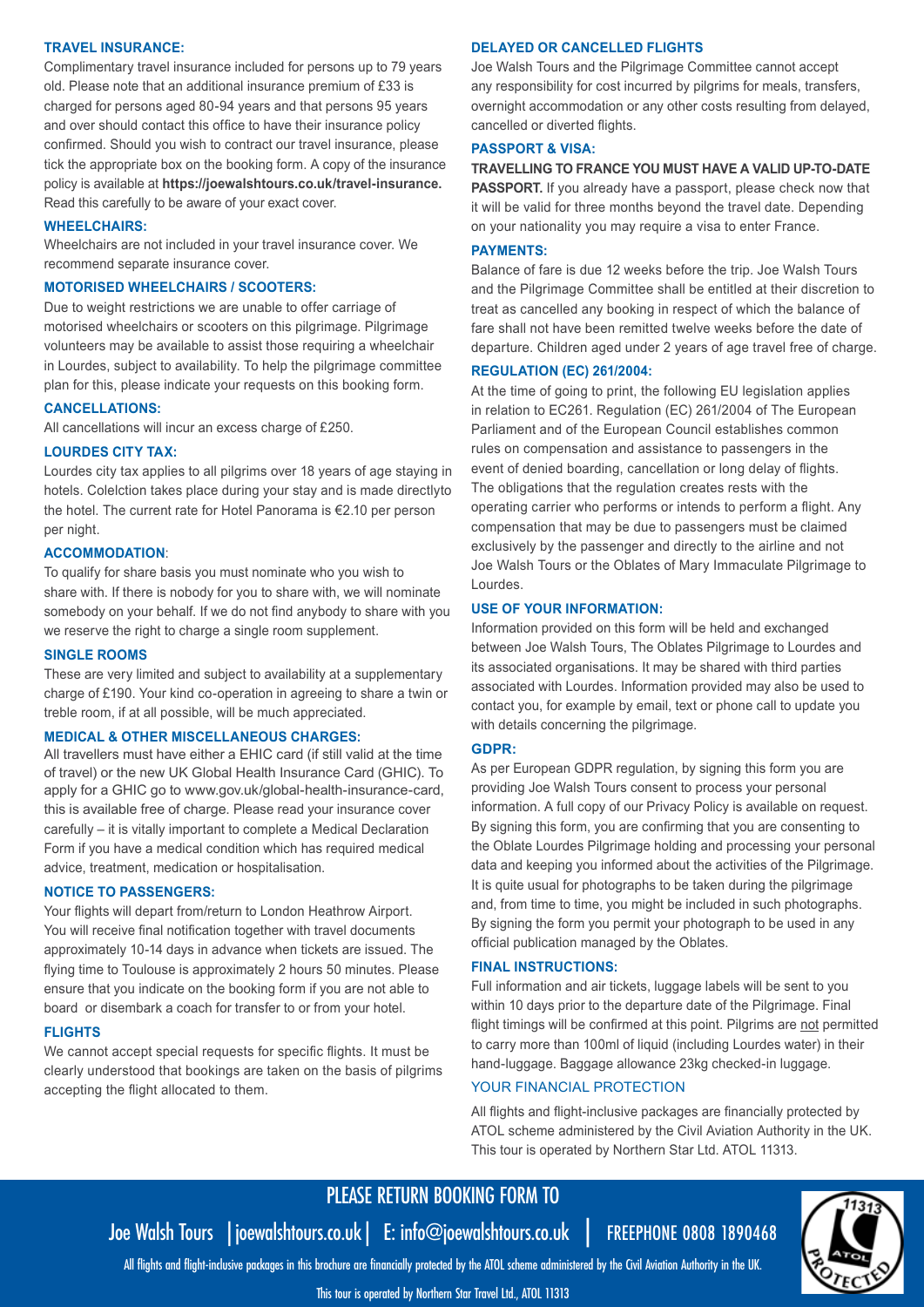## OBLATES OF MARY IMMACULATE PILGRIMAGE TO LOURDES 2022



Led by Most Rev. Eamonn Walsh D.D. Under the patronage of Fr. Oliver Barry O.M.I. Provincial

## 17 - 22 SEPTEMBER 2022 | 5 NIGHTS **Ref**

*Office Use Only*

SECTION 1: PASSENGER NAMES AS PER PASSPORT

*Please use your first name and surname as it appears on your passport. Your passport must be valid for at least 3 months on the date you travel.*

| <b>Surname</b> | <b>First Name</b> | <b>Title</b> | <b>Valid GHIC/EHIC Number</b><br>(in date) | <b>Date of Birth</b> |
|----------------|-------------------|--------------|--------------------------------------------|----------------------|
|                |                   |              |                                            |                      |
|                |                   |              |                                            |                      |
|                |                   |              |                                            |                      |
|                |                   |              |                                            |                      |

### SECTION 2: CONTACT DETAILS

| Address of 1 <sup>st</sup> Named Person only (BLOCK CAPITALS): |                  |                                                                                                                |
|----------------------------------------------------------------|------------------|----------------------------------------------------------------------------------------------------------------|
|                                                                |                  |                                                                                                                |
| <b>Telephone Number:</b>                                       |                  | <b>Mobile Phone Number:</b>                                                                                    |
| Parish:                                                        |                  |                                                                                                                |
| Email:                                                         |                  |                                                                                                                |
| Name of emergency contact while abroad:                        |                  |                                                                                                                |
| Telephone Number of emergency contact while abroad:            |                  |                                                                                                                |
| <b>SECTION 3: HOTEL DETAILS</b>                                |                  |                                                                                                                |
| All pilgrims will be staying at the 4* Hotel Panorama          |                  |                                                                                                                |
| <b>Single Room*</b>                                            | <b>Twin Room</b> | <b>4-bed Room</b><br>Treble Room (3 single beds)                                                               |
| Willing to share (i.e. share with another person)              |                  | Name (if known):                                                                                               |
|                                                                |                  | Please specify other special requirements (e.g. walk-in shower, adapted rooms, etc.). Subject to availability. |

| Please indicate if you have a special dietary requirement:<br>Vegetarian | Vegan L | Gluten Free | Diabetic L | Other |  |  |
|--------------------------------------------------------------------------|---------|-------------|------------|-------|--|--|
| If you ticked 'Other', please specify:                                   |         |             |            |       |  |  |
|                                                                          |         |             |            |       |  |  |

*\*Single Room subject to availability, supplement applies, please see page 2 for details.*

## PLEASE RETURN BOOKING FORM TO

Joe Walsh Tours |joewalshtours.co.uk| E: info@joewalshtours.co.uk | FREEPHONE 0808 1890468

All flights and flight-inclusive packages in this brochure are financially protected by the ATOL scheme administered by the Civil Aviation Authority in the UK.

This tour is operated by Northern Star Travel Ltd., ATOL 11313